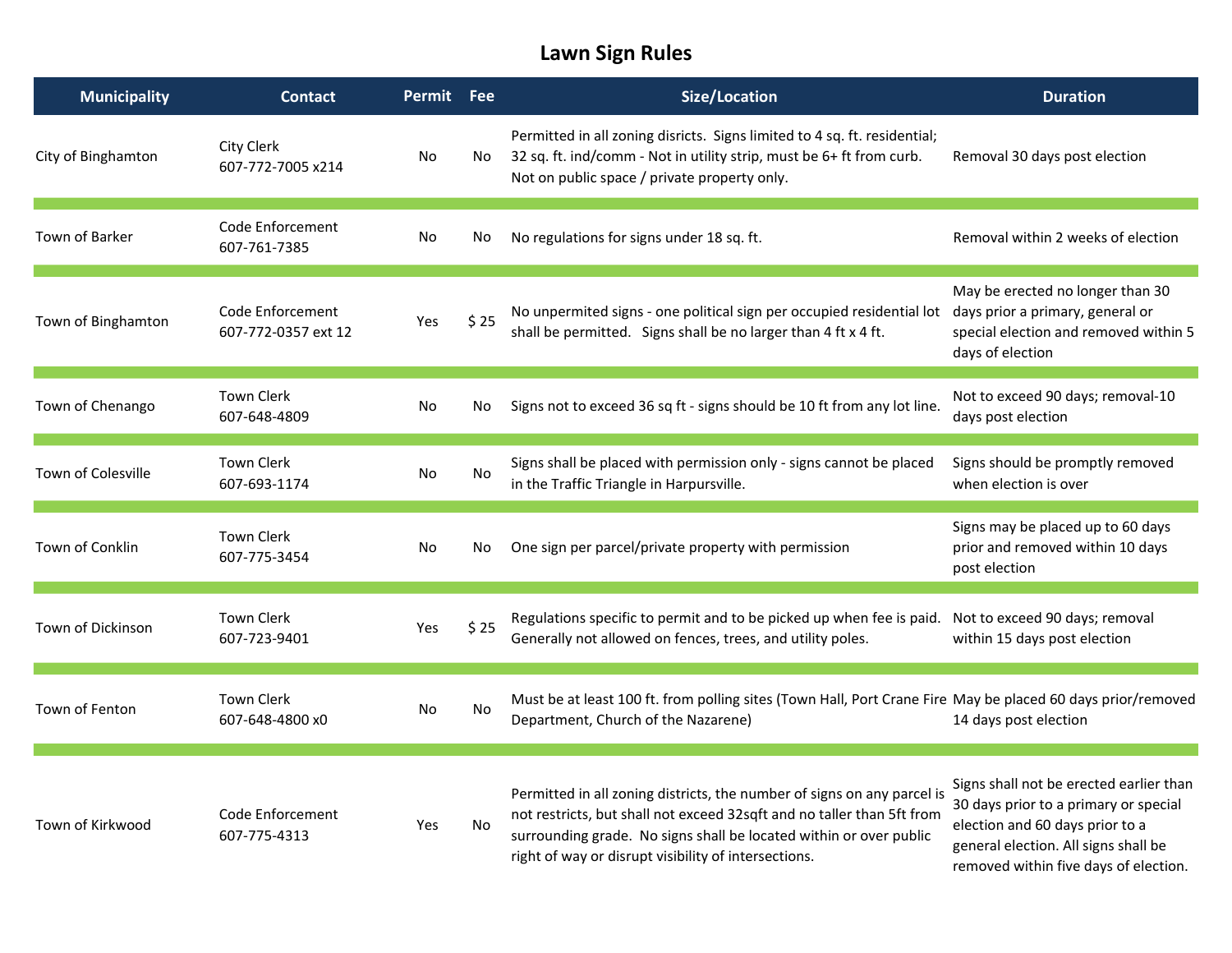| <b>Municipality</b>    | <b>Contact</b>                        | Permit Fee |     | <b>Size/Location</b>                                                                                                                                                                                                                                                                                                                                                                                                                                                                                                                | <b>Duration</b>                                                                                                   |
|------------------------|---------------------------------------|------------|-----|-------------------------------------------------------------------------------------------------------------------------------------------------------------------------------------------------------------------------------------------------------------------------------------------------------------------------------------------------------------------------------------------------------------------------------------------------------------------------------------------------------------------------------------|-------------------------------------------------------------------------------------------------------------------|
| Town of Lisle          | Code Enforcement<br>607-242-3322      | No         | No. | No restrictions on political campaign signs                                                                                                                                                                                                                                                                                                                                                                                                                                                                                         | No regulations.                                                                                                   |
| Town of Maine          | <b>Town Clerk</b><br>607-862-3334     | No.        | No. | Not to exceed 16 sq. ft.; if larger than 3 sq. ft. subject to setback and<br>height restrictions: 10 ft. from street or highway right-of-way or any Not to exceed 90 days<br>lot line, not exceed a height of 8 ft.                                                                                                                                                                                                                                                                                                                 |                                                                                                                   |
| Town of Nanticoke      | <b>Town Clerk</b><br>607-692-4041     | No         | No  | No restrictions on political campaign signs                                                                                                                                                                                                                                                                                                                                                                                                                                                                                         | No regulations.                                                                                                   |
| <b>Town of Sanford</b> | <b>Town Clerk</b><br>607-467-3214     | No         | No. | No restrictions on political campaign signs                                                                                                                                                                                                                                                                                                                                                                                                                                                                                         | No regulations.                                                                                                   |
| Town of Triangle       | <b>Town Clerk</b><br>607-692-4332     | No         | No  | No restrictions on political campaign signs                                                                                                                                                                                                                                                                                                                                                                                                                                                                                         | Removal within 24 hours of election                                                                               |
| Town of Union          | Code Enforcement<br>607-786-2915      | No         | No. | Any number of signs, but total combined size not to exceed 32 sq.<br>ft., or 5 ft. in height; residential areas, not to exceed 16 sq. ft.; no<br>roof signs; do not cover existing signs. No signs within or over a<br>public right-of-way.                                                                                                                                                                                                                                                                                         | 30 days prior to a primary; 60 days<br>prior to general election; removal 5<br>days post election                 |
| Town of Vestal         | Code Enforcement<br>607-786-0980 x212 | No         | No. | Residential: not to exceed 6 sqft, with no dimension exceeding 42<br>inches. Yard signs shall not exceed 3 feet in height measuredd from<br>adjacent grade. Private Property ONLY with permission. No sign<br>placement on property owned by Federal, State, Town or School<br>District - including paved and unpaved right of ways. No signs on<br>poles carrying utility/phone lines, traffice signals, streetlights or on<br>direction/traffic signs. Commercial: yard signs in comercial or<br>industrial zoning is prohibited. | No set date regulations, but signs<br>found in violation of the ordinance<br>are subject to removal and disposal. |
| Town of Windsor        | Code Enforcement<br>607-655-3118      | No         | No. | No public property                                                                                                                                                                                                                                                                                                                                                                                                                                                                                                                  | 30 days prior; removal within 2 weeks<br>post election                                                            |